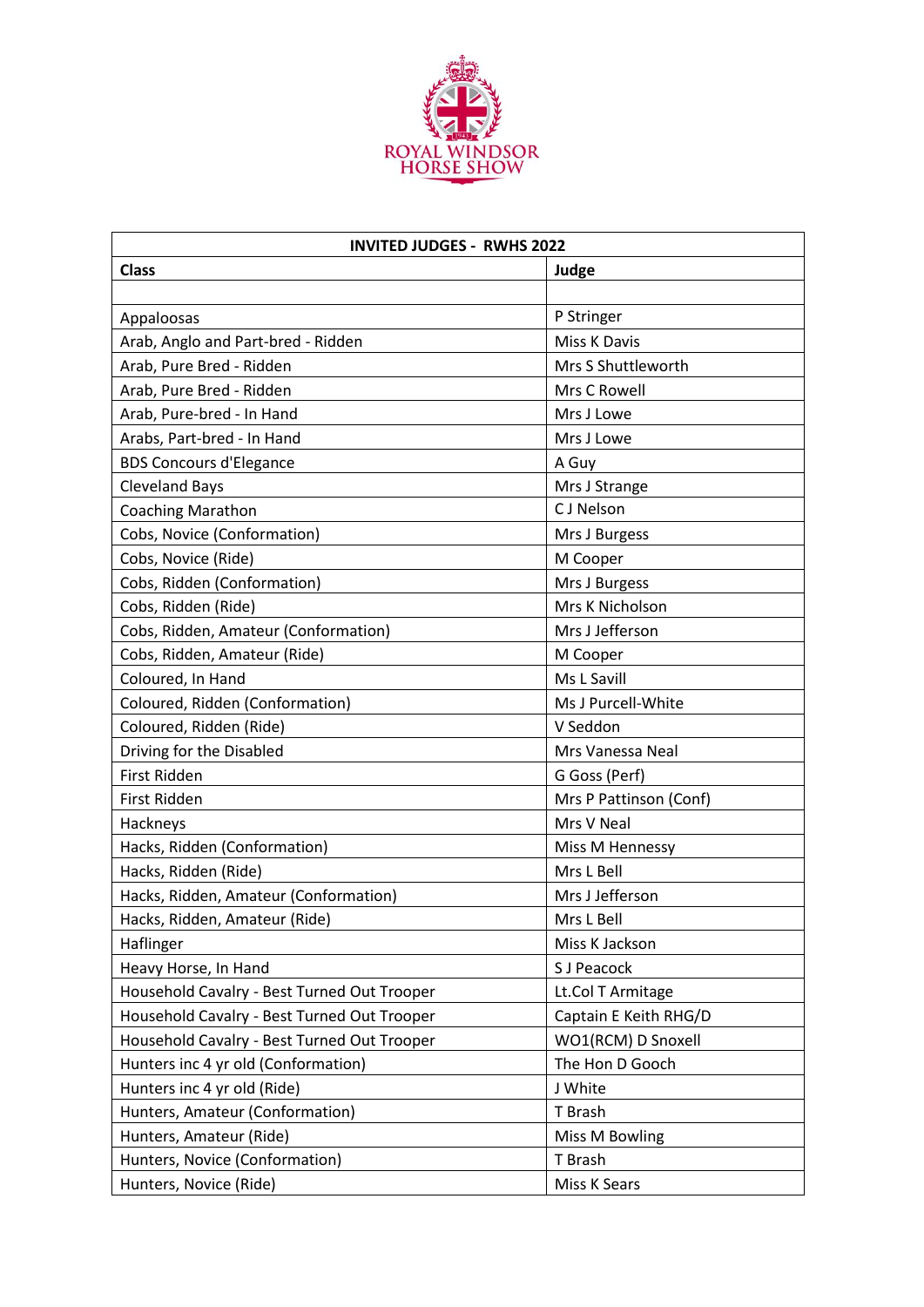| Hunters, Small (Conformation)                    | C H Upham                  |
|--------------------------------------------------|----------------------------|
| Hunters, Small (Ride)                            | Miss M Underwood           |
| Hunters, Working (Conformation)                  | J Gilliver                 |
| Hunters, Working (Ride)                          | M Ainsworth                |
| Hunters, Ladies (Conformation)                   | C H Upham                  |
| Hunters, Ladies (Ride)                           | Miss M Underwood           |
| Intermediate Show Hunter Type & Show Riding Type | Mrs A Gilliver             |
| Intermediate Show Hunter Type & Show Riding Type | Mrs S Rawding              |
| Ladies Side-Saddle (Ride)                        | <b>Miss Esther Rostron</b> |
| Ladies Side-Saddle (Conf)                        | Mrs S Rawding              |
| Leading Rein                                     | G Goss (Perf)              |
| Leading Rein                                     | Mrs P Pattinson (Conf)     |
| Leading Rein, Hunter Type                        | Mrs P Pattinson (Conf)     |
| Leading Rein, Hunter Type                        | Mrs J Dean (Perf)          |
| <b>Light Trade Turnouts</b>                      | Mrs Vanessa Neal           |
| Lusitanos                                        | Lady Sylvia Loch           |
| Lusitanos                                        | P Caetano                  |
| M & M In Hand - Championship                     | D Puttock                  |
| M & M In Hand - Connemara                        | Mrs A McHale               |
| M & M In Hand - Dales                            | Ms C Crow                  |
| M & M In Hand - Dartmoor                         | Ms G Wright                |
| M & M In Hand - Exmoor                           | Mrs S Wooderson            |
| M & M In Hand - Fell                             | P Boustead                 |
| M & M In Hand - Highland                         | Mrs C L Hawes              |
| M & M In Hand - New Forest                       | Miss H Knight              |
| M & M In Hand - Shetland                         | N Vale                     |
| M & M In Hand - Welsh Section A                  | Mrs L Partridge            |
| M & M In Hand - Welsh Section B                  | Mrs L Partridge            |
| M & M In Hand - Welsh Section C                  | J James                    |
| M & M In Hand - Welsh Section D                  | J James                    |
| M & M Ridden                                     | Mrs C Hamilton (Conf)      |
| M & M Ridden                                     | Mrs J Bushell (Perf)       |
| M & M Working Hunter Ponies                      | Miss G Evans JP (Conf)     |
| M & M Working Hunter Ponies                      | Miss D Spears (Jump)       |
| M&M First Ridden                                 | Mrs P Bunting              |
| M&M First Ridden                                 | Mrs V Appell               |
| M&M Lead Rein                                    | Mrs P Bunting              |
| M&M Lead Rein                                    | Mrs V Appell               |
| <b>Novice Show Ponies</b>                        | P Brightwell               |
| <b>Novice Show Ponies</b>                        | Mrs J Griffin              |
| Polo Ponies                                      | A G Fanshawe               |
| Polo Ponies                                      | Lord Charles Beresford     |
| <b>Private Driving</b>                           | Mrs Vanessa Neal           |
| <b>RDA Fancy Dress</b>                           | Lady de Mauley             |